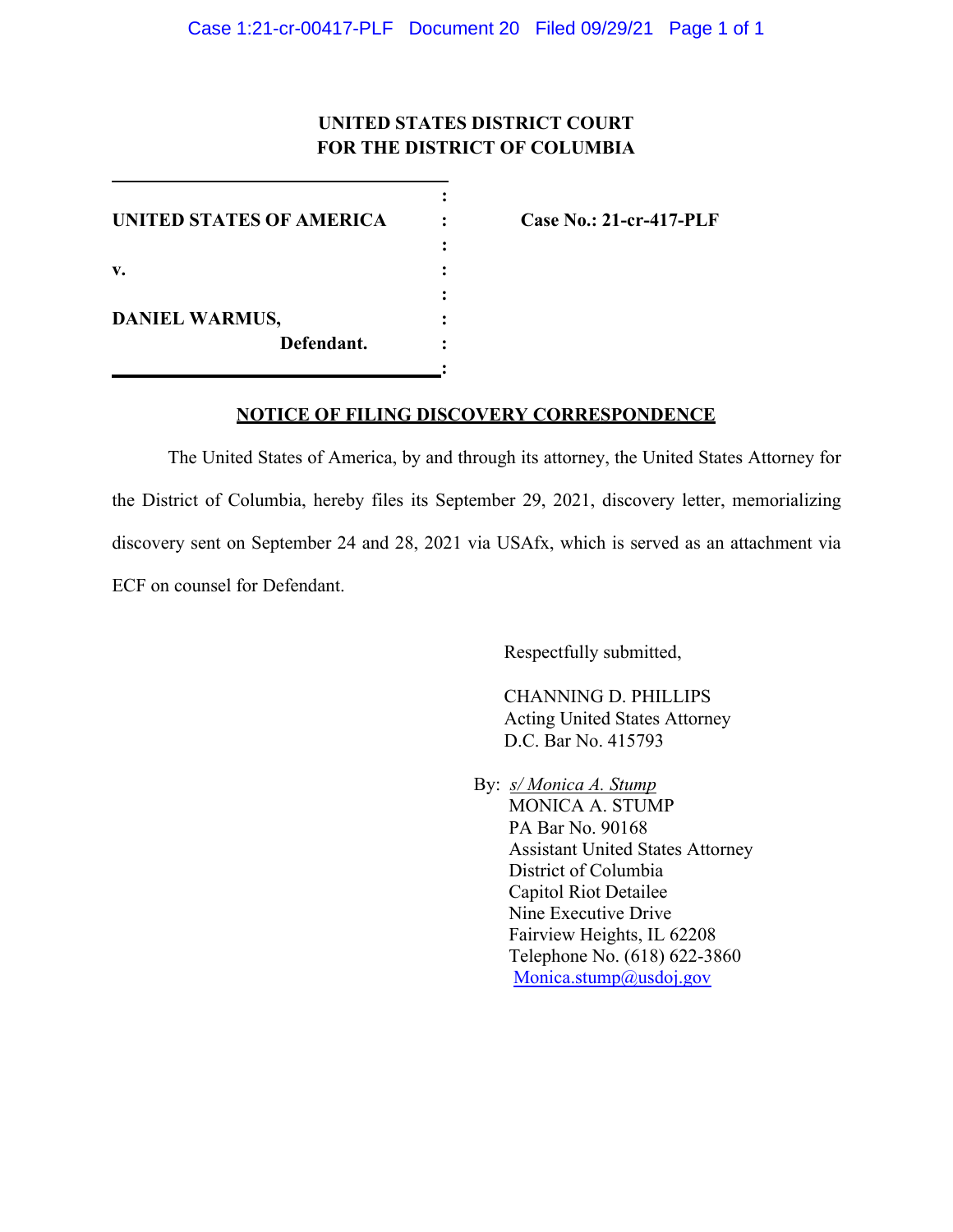

U.S. Department of Justice

CHANNING D. PHILLIPS Acting United States Attorney

*District of Columbia*

*Judiciary Center 555 Fourth St., N.W. Washington, D.C. 20530*

September 29, 2021

#### **VIA EMAIL**

Dan DuBois DuBois Law

> Re: *United States v. Warmus* Case No. 21-cr-417-PLF Discovery Letter 3

Dear Mr. DuBois:

This is to memorialize the following preliminary discovery sent you via email on **September 24, 2021** and **September 28, 2021**, via USAfx and evidence.com, which contained the following materials:

125 Search Warrant Photographs One video of Warmus at the Washington Monument One photograph of Warmus outside and one inside the Capitol Six videos inside the U.S. Capitol (surveillance video) MPD and USCP Internal Affairs Reports (62 files total) 4,044 files of Surveillance video from the U.S. Capitol Police (via evidence.com)

The file names for these disclosures are listed in Attachment A to this letter.

Due to the extraordinary nature of the January 6, 2021 Capitol Attack, the government anticipates that a large volume of materials may contain information relevant to this prosecution. These materials may include, but are not limited to, surveillance video, statements of similarly situated defendants, forensic searches of electronic devices and social media accounts of similarly situated defendants, and citizen tips. The government is working to develop a system that will facilitate access to these materials. In the meantime, please let me know if there are any categories of information that you believe are particularly relevant to your client.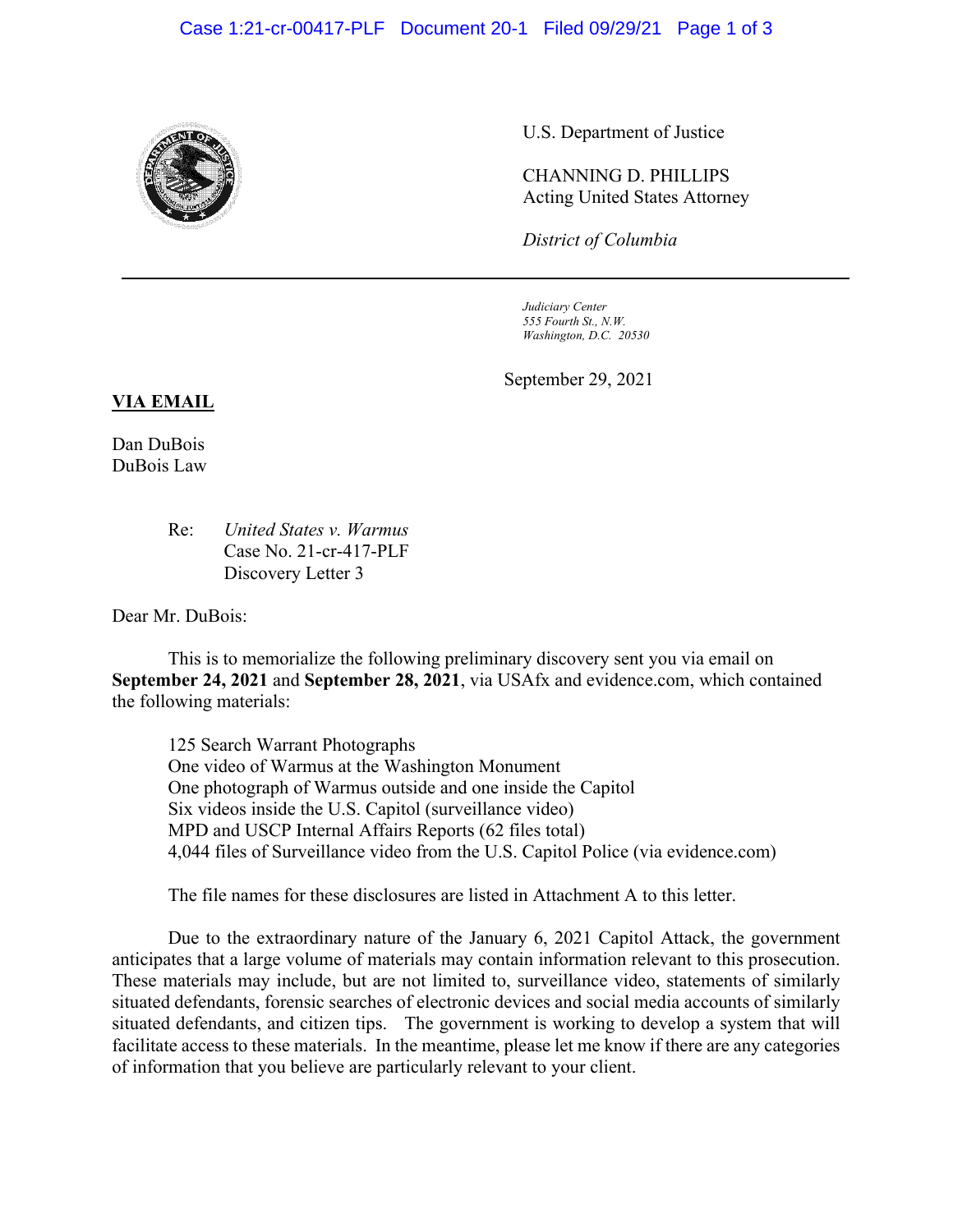The discovery is unencrypted. Please contact me if you have any issues accessing the information, and to confer regarding pretrial discovery as provided in Fed. R. Crim. P. 16.1.

This material is subject to the terms of the Protective Order issued in this case.

I recognize the government's discovery obligations under *Brady v. Maryland*, 373 U.S. 83 (1963), its progeny, and Rule 16. I will provide timely disclosure if any such material comes to light. Consistent with *Giglio*, *Ruiz*, and 18 U.S.C. § 3500, I will provide information about government witnesses prior to trial and in compliance with the court's trial management order.

I request reciprocal discovery to the fullest extent provided by Rule 16 of the Federal Rules of Criminal Procedure, including results or reports of any physical or mental examinations, or scientific tests or experiments, and any expert witness summaries. I also request that defendant(s) disclose prior statements of any witnesses defendant(s) intends to call to testify at any hearing or trial. *See* Fed. R. Crim. P. 26.2; *United States v. Nobles*, 422 U.S. 255 (1975). I request that such material be provided on the same basis upon which the government will provide defendant(s) with materials relating to government witnesses.

Additionally, pursuant to Federal Rules of Criminal Procedure 12.1, 12.2, and 12.3, I request that defendant(s) provide the government with the appropriate written notice if defendant(s) plans to use one of the defenses referenced in those rules. Please provide any notice within the time period required by the Rules or allowed by the Court for the filing of any pretrial motions.

I will forward additional discovery as it becomes available. If you have any questions, please feel free to contact me.

Sincerely,

/s/ Monica A. Stump

Monica A. Stump Assistant United States Attorney

Enclosure(s)